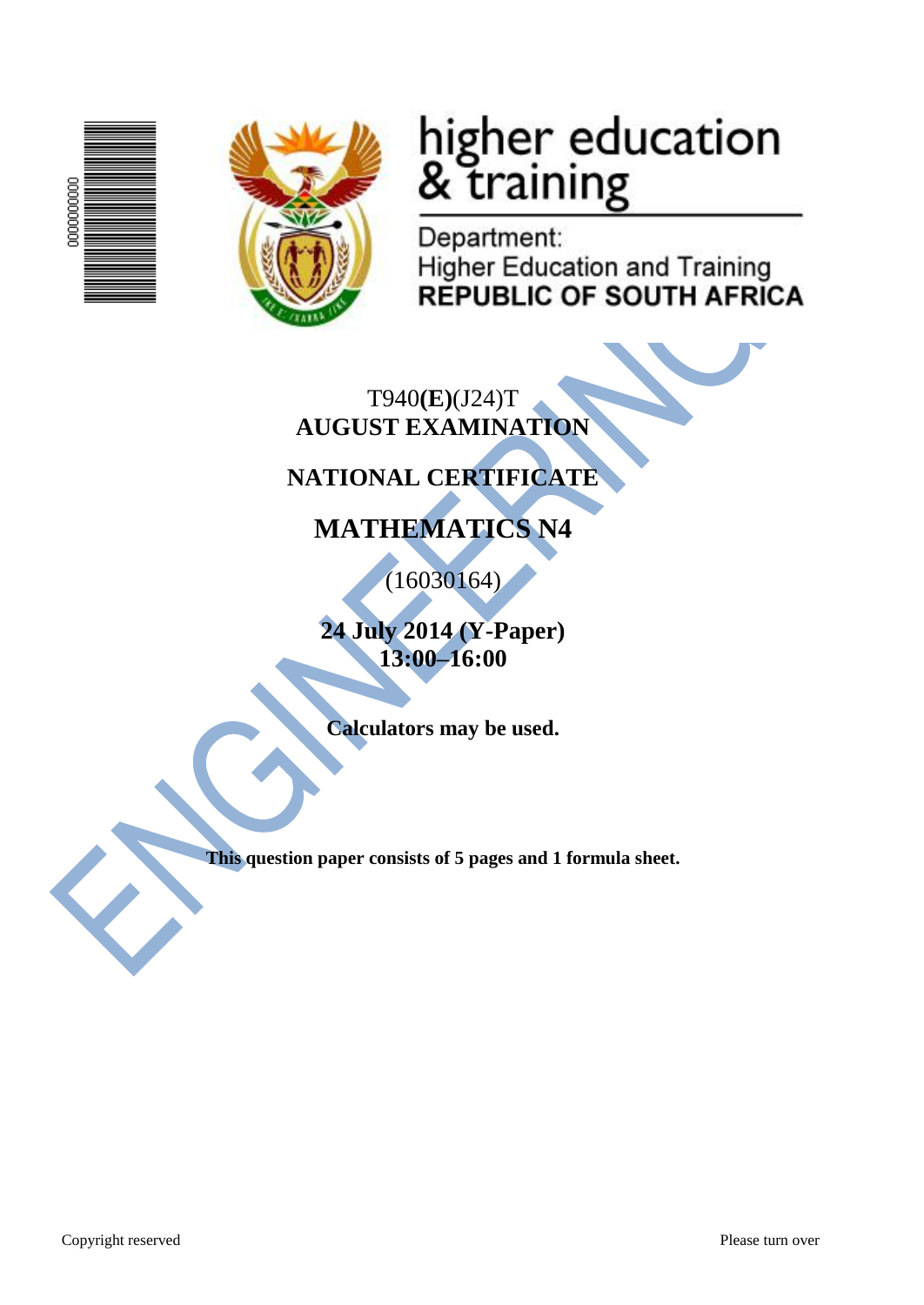## **DEPARTMENT OF HIGHER EDUCATION AND TRAINING REPUBLIC OF SOUTH AFRICA**

### NATIONAL CERTIFICATE MATHEMATICS N4 TIME: 3 HOURS MARKS: 100

#### **INSTRUCTIONS AND INFORMATION**

- 1. Answer ALL the questions.
- 2. Read all the questions carefully.
- 3. Number the answers according to the numbering system used in the question paper.
- 4. Show ALL the calculations and intermediary steps. Simplify where possible.
- 5. All the graph work must be done in the ANSWER BOOK. Graph paper is NOT supplied. Values of intercepts with the system of axes and the turning point(s) MUST be shown on the graph.
- 6. ALL final answers must be accurately approximated to THREE decimal places.
- 7. Questions may be answered in any order but subsections of questions must NOT be separated.
- 8. A formula sheet is attached to this question paper. You are NOT compelled to use the formulae and the list is NOT necessarily complete.
- 9. Write neatly and legibly.

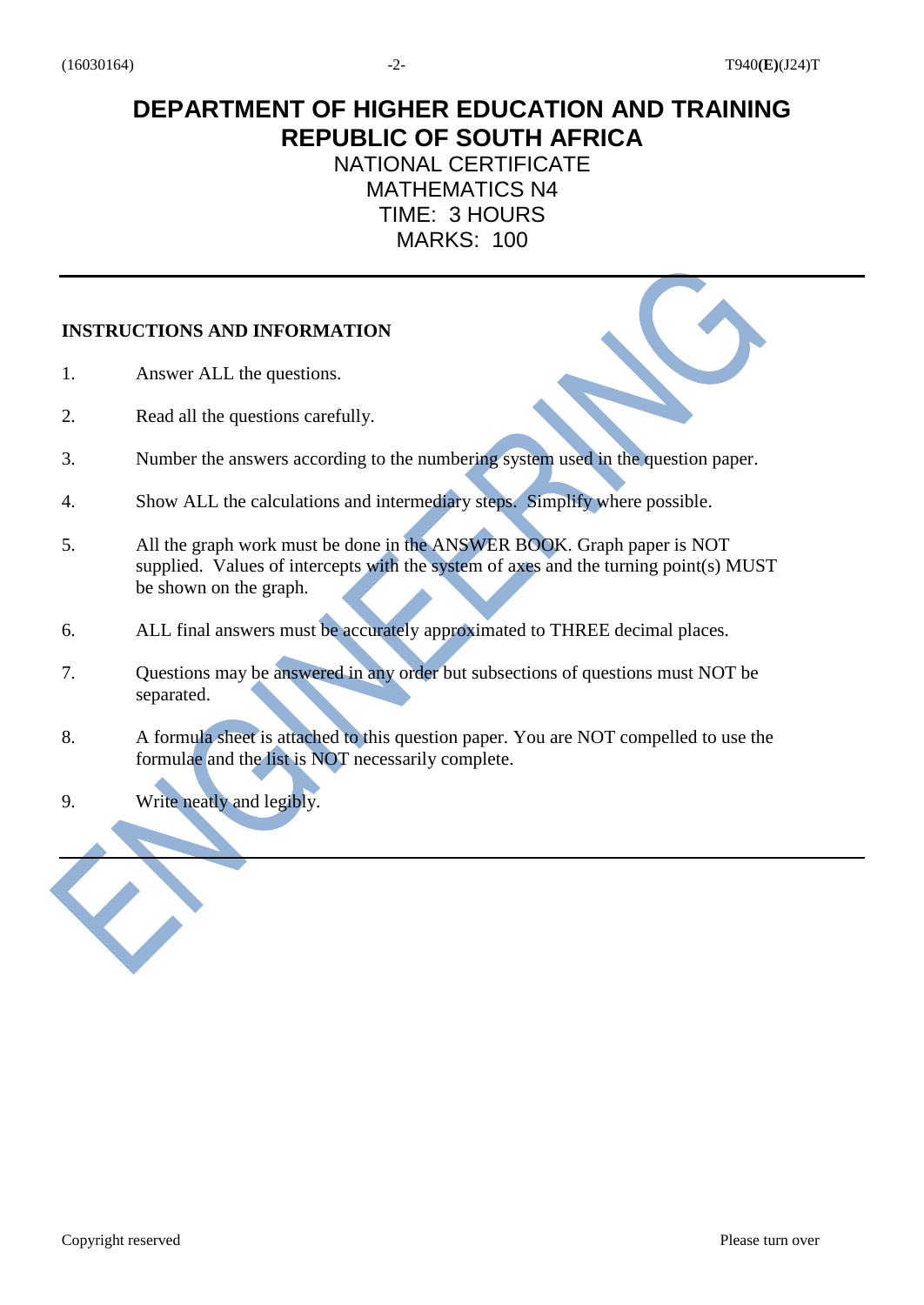#### **QUESTION 1**

1.1 Solve for *x* if:

$$
5^{2x-1} = 7^{3x+4}
$$
 (3)

1.2 Make *D* the subject of the formula if:

$$
P = A \log \left( \frac{D - R}{R} \right)
$$

1.3 Given:

$$
m-n+r+3=0.
$$
  
\n
$$
2n+4-m=r
$$
  
\n
$$
\frac{m}{2}-1=\frac{r}{3}
$$
  
\n1.3.1 Solve for *m* by the use of Cramer's Rule. (8)

1.3.2 Determine the value of the minor of 
$$
-3
$$
. (2)

1.4 A steel wire of 28 m is bent to form a rectangle with an area of 46 
$$
m^2
$$
.

Calculate the breadth and the length of the rectangle. (4)

$$
[20]
$$

(3)

## **QUESTION 2**

2.1 Solve for *a* if:

 $2a^2 + 2a + 1 = 0$  (5)

2.2 Simplify and leave answer in  $a + jb$  form

$$
\frac{(4-2j)(5+j)}{3-2j} \tag{5}
$$

2.3 Sketch the graph of the inverse of

$$
y = x - 6 \tag{3}
$$

2.4 Sketch the graph of  $y = \cos ecx$ ;  $-180^\circ \le x \le 180^\circ$ 

(3)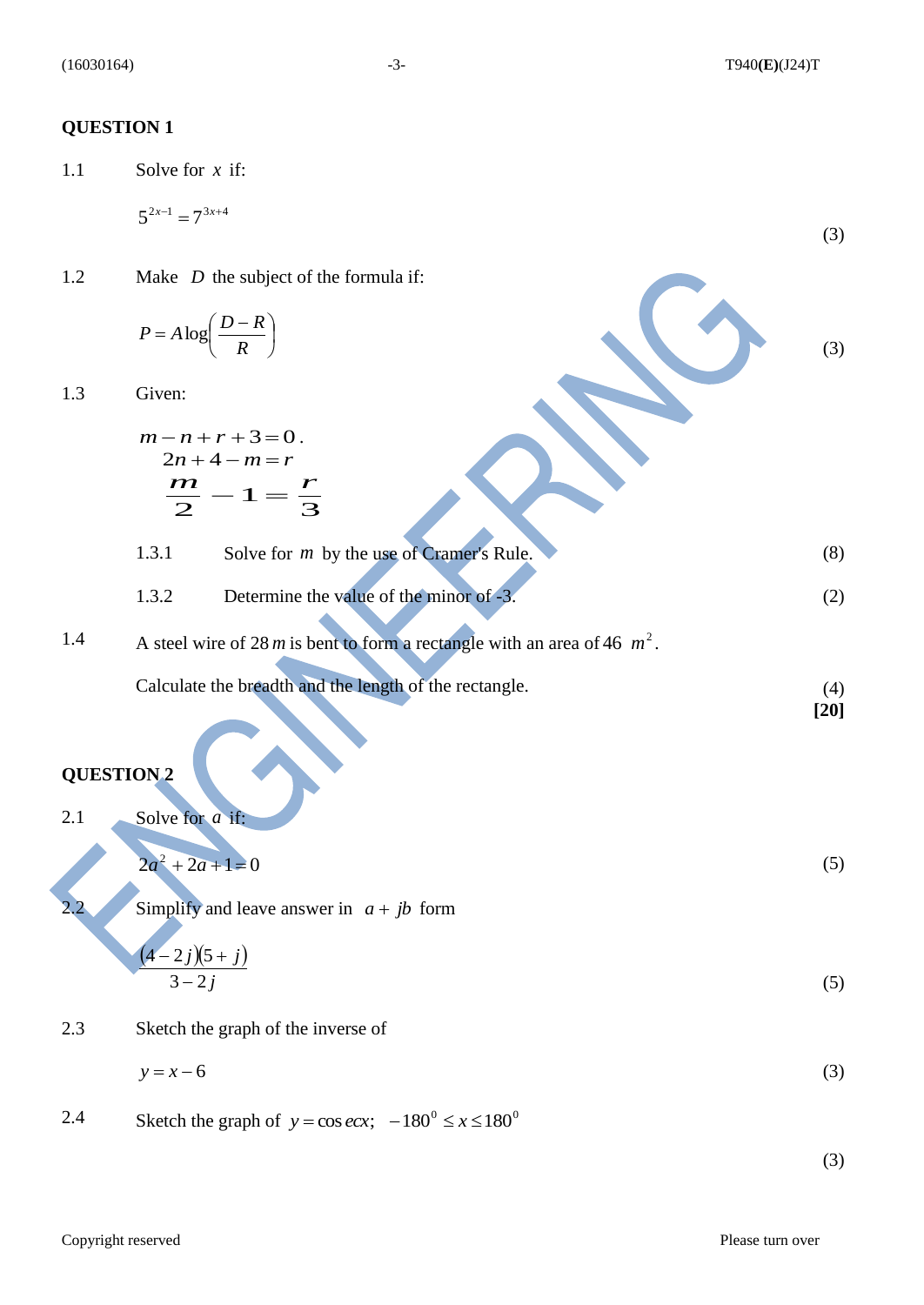(16030164) -4- T940**(E)**(J24)T

| 2.5 | 2.5.1                                       | Sketch the graph of $y = 13^x$ .                                                                              | (3)           |
|-----|---------------------------------------------|---------------------------------------------------------------------------------------------------------------|---------------|
|     | 2.5.2                                       | Is the graph of $y = 13^x$ in QUESTION 2.5.1 a function or a relation?                                        | (1)<br>$[20]$ |
|     | <b>QUESTION 3</b>                           |                                                                                                               |               |
| 3.1 |                                             | Calculate the value of $\tan 75^\circ$ without the use of a calculator.                                       | (4)           |
| 3.2 | Simplify:                                   |                                                                                                               |               |
|     | $\frac{\sin^2 \theta}{1 + \cos \theta} - 1$ |                                                                                                               | (4)           |
| 3.3 | Prove that:                                 |                                                                                                               |               |
|     |                                             | $2\tan y = \frac{\sin 2y}{1 + \tan^2 y}$                                                                      | (4)           |
| 3.4 | Solve for A if:                             |                                                                                                               |               |
|     |                                             | $0^0 \leq A \leq 90^0$<br>$\cos(A+10^0) = \sin(3A+20^0);$                                                     | (4)           |
| 3.5 |                                             | If $\sin x = \frac{3}{7}$ and $\cos y = \frac{9}{11}$ , with both x and y acute angles, calculate without the |               |
|     |                                             | use of a calculator, the value of $sin(x - y)$ .                                                              | (4)<br>$[20]$ |
|     |                                             |                                                                                                               |               |
|     | <b>QUESTION 4</b>                           |                                                                                                               |               |
| 4.1 |                                             | Given: $(2x^2 - 3)^5$                                                                                         |               |
|     |                                             | Expand to FOUR terms only by the use of the Binomial Theorem.                                                 | (4)           |
| 4.2 |                                             | Differentiate the following:                                                                                  |               |
|     |                                             | $y = \frac{1}{3} \ln x - 3x^{-1} + \frac{5 \sin 2x + 7}{5 \sin x}$                                            | (4)           |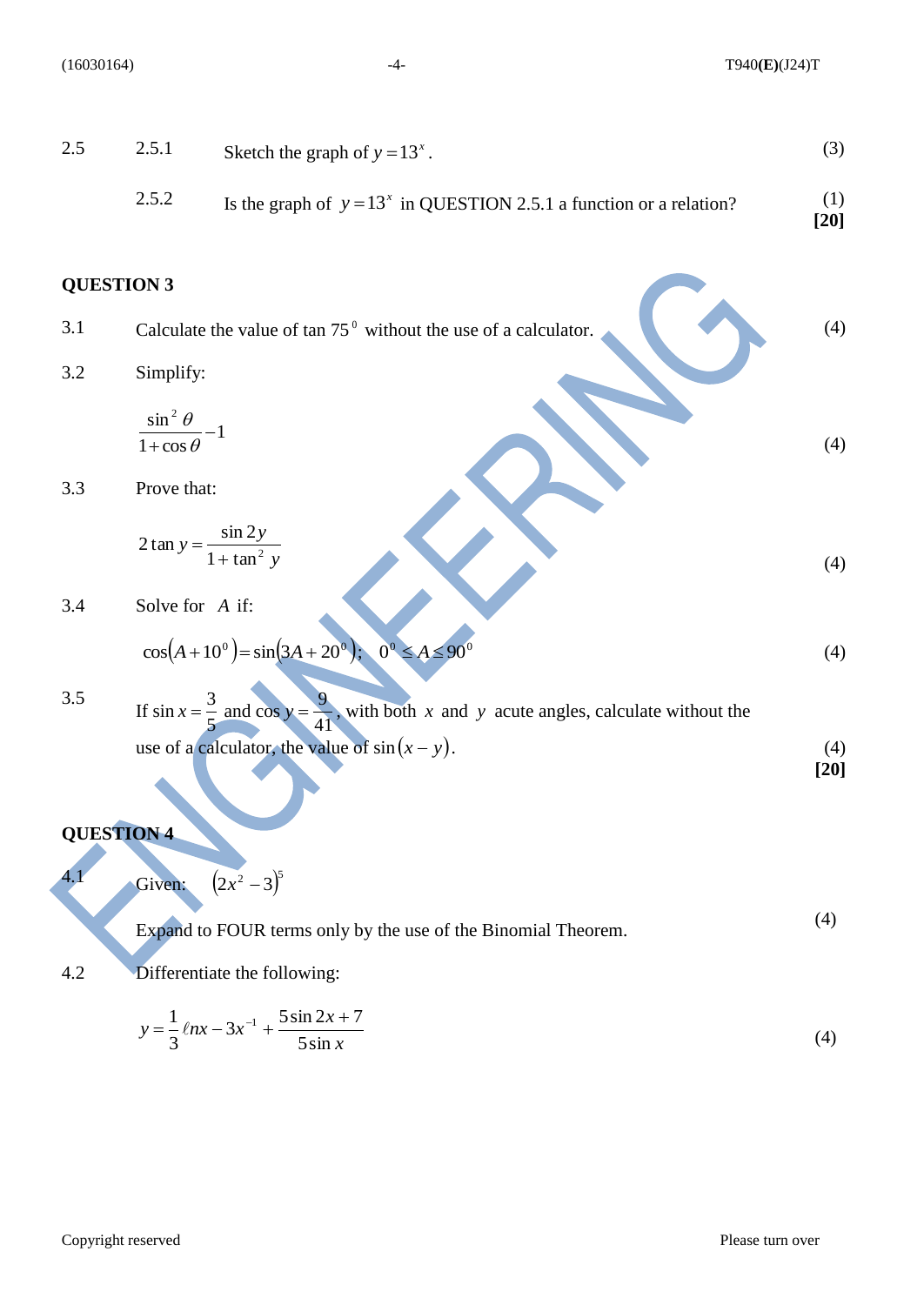4.3 Differentiate by the use of a Quotient Rule if:

$$
y = \frac{\sec x}{\log x} \tag{4}
$$

4.4 Given:  $y = -2x^3 + 3x^2 + 12x - 7$ 

> Determine, using differentiation, the maximum and the minimum turning points. (8) **[20]**

#### **QUESTION 5**

5.1 Simplify:

$$
\int \frac{\tan x}{\sec x} dx
$$

5.2 Determine:

$$
\int_{0}^{\frac{\pi}{3}}(4\cos 4x)dx
$$

(3)

(3)

5.3 5.3.1 Sketch and indicate the area enclosed by the graph of  $y = -x^2 + 2x$  and the X-axis. Also indicate the representative strip used to calculate the area enclosed. (3)

5.3.2 Calculate, using Integration, the value of the enclosed area. (4)

5.4 Integrate the following:

$$
\int \left( \frac{1}{3} \sec x \tan x - \frac{1}{3} e^{-2x} + \sqrt{x} + 4x^{-5} - 2 \cdot 4^{3x} + p \right) dx
$$
\n(7)

**[20]**

**TOTAL: 100**